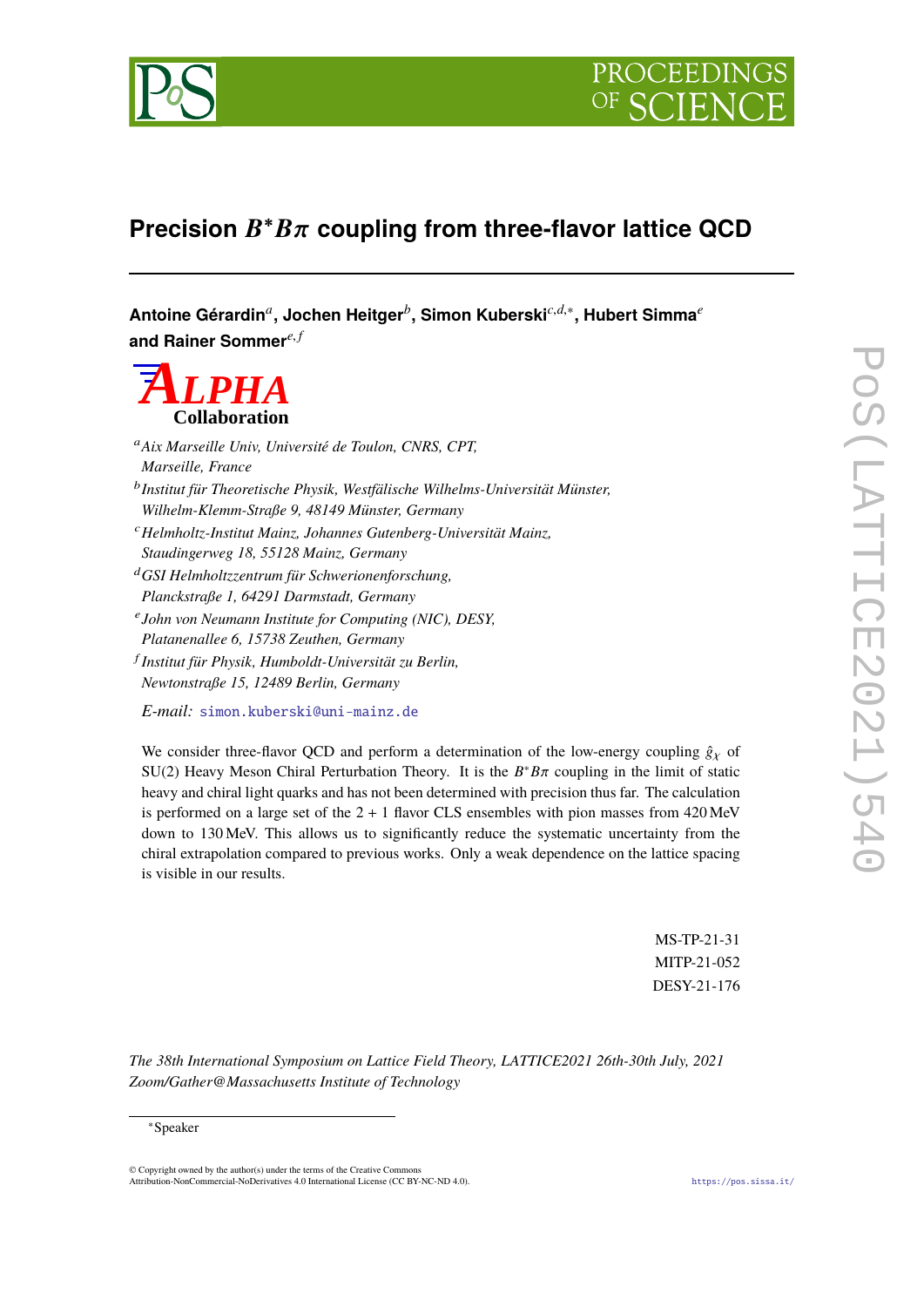<span id="page-1-0"></span>

**Figure 1:** *Left:* Dependence of  $\hat{g}$  on the pion mass. Comparison of this work (in red) with existing work based on dynamical light quarks in Refs. [\[3](#page-6-0)[–7\]](#page-7-0). The results have been obtained at finite lattice spacing. *Right:* Overview of the ensembles used in this work in the landscape of squared lattice spacing and pion mass. The strange quark mass is implicitly fixed by the chiral trajectory. Multiple IDs at the same point indicate a variation of the spatial lattice size.

### **1.** The  $B^*B\pi$  coupling in the static approximation

The interactions of heavy-light mesons and soft pseudo-Goldstone bosons in Heavy Meson Chiral Perturbation Theory ( $HM_{\chi}PT$ ) at lowest order are governed by a single low-energy constant  $\hat{g}_{\chi}$  [\[1\]](#page-6-1). This constant is related to the would-be matrix element of the strong decay  $B^* \to B\pi$  which is kinematically factorized in nature and therefore increases ihle from experiment. In contract, it is is kinematically forbidden in nature and therefore inaccessible from experiment. In contrast, it is possible to compute the coupling  $\hat{g}$  on the lattice [\[2\]](#page-6-2) from the matrix element of the light-light axial current,

$$
\hat{g} = \frac{1}{2} \langle B^{0}(0) | \hat{A}_{k}(0) | B_{k}^{* \dagger}(0) \rangle, \tag{1}
$$

in the limit of infinitely heavy b-quark mass. The calculation is performed using static heavy quarks and light quarks heavier than physical, followed by an extrapolation to vanishing light quark masses to obtain  $\hat{g}_\chi$ .

Amongst other applications, the precise knowledge of  $\hat{g}_\chi$  is relevant to constrain chiral extrapolations of interesting *B* physics observables that are computed on the lattice. In existing work using dynamical light quarks, a significant systematic uncertainty is present due to a long chiral extrapolation from pion masses above 270 MeV. This is illustrated on the left hand side of figure [1](#page-1-0) showing the results of Refs. [\[3–](#page-6-0)[7\]](#page-7-0) together with preliminary results of this work. In addition, systematic uncertainties due to excited-state contributions in the extraction of hadronic matrix elements require special attention in the analysis.

#### **2.** Computing  $\hat{g}$  on the lattice

The extraction of matrix elements from lattice data is complicated by statistical errors that become significant for source-sink separations of O(1 fm) and systematic errors due to the contamination by excited states at small distances. In order to obtain a reliable estimate for the matrix elements, both sources of uncertainty have to be reduced simultaneously as much as possible. The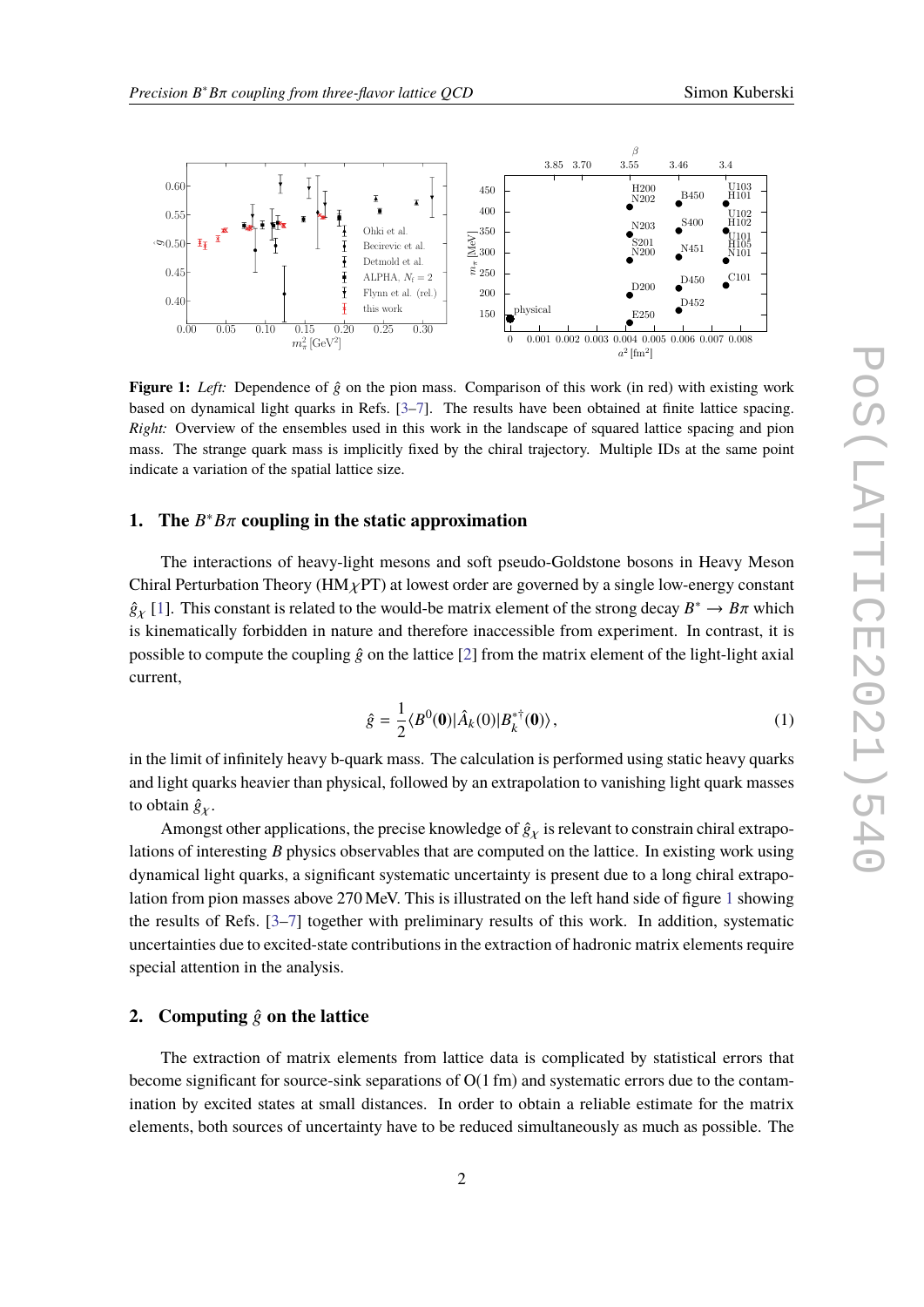suppression of excited-state contaminations in the extraction of hadron-to-hadron transition matrix elements has been discussed in Ref. [\[8\]](#page-7-1). There, a combination of the summation method [\[9\]](#page-7-2) with the solution of a Generalized Eigenvalue Problem (GEVP) [\[10](#page-7-3)[–12\]](#page-7-4) has been introduced and shown to minimize systematic uncertainties, when compared to the summation method or the GEVP alone.

The method is based on the computation of an  $N \times N$  matrix of three-point functions

$$
(D_{ij}^{3pt})_k(t) = \sum_{t_1=0}^{T-1} \langle (B_i^*)_k(t) (A_{\mathbb{R}})_k(t_1) B_j^{\dagger}(0) \rangle, \qquad (2)
$$

summed over the insertion time  $t_1$ . The correlation functions are constructed out of a set of N interpolating operators, denoted by  $i$ ,  $j$  in eq. [\(2\)](#page-2-0). The index  $k$  indicates the spatial polarization of the axial current. Together with the summed three-point function, the corresponding matrix of two-point functions

<span id="page-2-1"></span><span id="page-2-0"></span>
$$
C_{ij}^{2pt}(t) = \langle B_i(t)B_j^{\dagger}(0)\rangle
$$
\n(3)

is computed. The solution of a GEVP at time separations  $t$  and  $t_0$ ,

$$
C^{2pt}(t)v_n(t,t_0) = \lambda_n(t,t_0)C^{2pt}(t_0)v_n(t,t_0),
$$
\n(4)

gives access to the eigenvectors  $v_n$  and eigenvalues  $\lambda_n$ , corresponding to the energies of the lowlying states [\[12\]](#page-7-4). Following Ref. [\[8\]](#page-7-1), these can be employed to extract effective matrix elements via

$$
M_n^{\text{eff}}(t,t_0) = -\frac{1}{2}\partial_t \frac{\left(\nu_n(t,t_0), \left[\frac{D^{3\text{pt}}(t)}{\lambda_n(t,t_0)} - D^{3\text{pt}}(t_0)\right] \nu_n(t,t_0)\right)}{\left(\nu_n(t,t_0), C^{2\text{pt}}(t_0) \nu_n(t,t_0)\right)} = \hat{g}_{nn} + \mathcal{O}(e^{-(E_{N+1} - E_n)t}).
$$
 (5)

The effective matrix element  $M_n^{\text{eff}}$  matches  $\hat{g}_{nn}$  up to corrections that vanish exponentially with the source-sink separation and the energy gap  $\Delta_{N,n} \equiv (E_{N+1} - E_n)$  for a GEVP of size *N*, provided that  $t_0 \geq t/2$  is chosen. For the phenomenologically most relevant case of  $n = 1$ ,  $\hat{g} \equiv g_{11}$ , excited states are suppressed with  $\Delta_{N,1} > 1$  GeV for  $N > 3$  in our calculation. The set of interpolating operators is constructed from smeared quark fields. We employ Gaussian smearing with APE-smeared gauge links [\[13](#page-7-5)[–15\]](#page-7-6), as well as smearing via three-dimensional scalar and spinor auxiliary fields [\[16\]](#page-7-7), and test different combinations of operators in our variational basis. We note that it might be possible that the contamination by multi-hadron states, similar to those discussed in [\[17\]](#page-7-8), is not entirely controlled by the used GEVP. Worries are the dense spectrum of multi-hadron states in large volume and insufficient overlaps with those states when using just local interpolating fields.

To improve the signal-to-noise-ratio, we employ time-diluted stochastic sources [\[18,](#page-7-9) [19\]](#page-7-10) for the light quarks to profit from time-slice volume averaging. Three-point functions are obtained from sequential propagators. The use of HYP-smeared static quark actions [\[20,](#page-8-0) [21\]](#page-8-1) reduces statistical fluctuations by a factor that grows exponentially with the time separation. We employ the HYP1 and HYP2 actions of Ref. [\[21\]](#page-8-1) and obtain two sets of results that differ by  $O(a^2)$  effects.

#### **2.1 Computational Setup**

We perform our calculation at three resolutions on the  $Tr[M_q] = \text{const.}$  trajectory of the  $N_f = 2 + 1$  CLS ensembles [\[22\]](#page-8-2), generated with O(*a*) clover-improved Wilson quarks and tree-level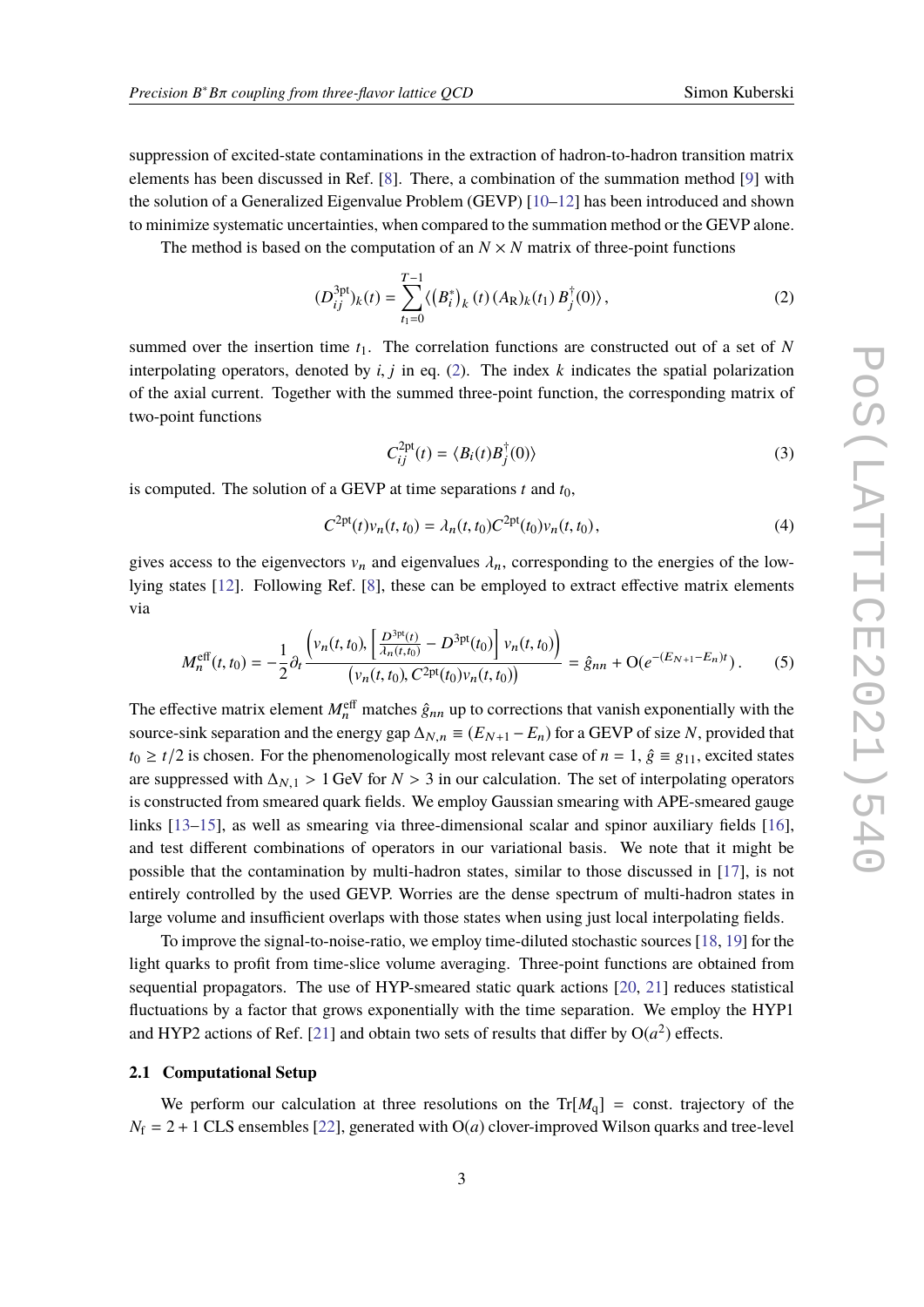<span id="page-3-1"></span>

**Figure 2:** Representative extraction of the bare matrix elements  $M_1^{\text{eff}}$  at  $a \approx 0.064$  fm at three different pion masses, including the SU(2) flower symmetric point and close to physical quark masses. masses, including the SU(3) flavor symmetric point and close to physical quark masses.

improved Lüscher-Weisz gluons. An overview is given on the right hand side of figure [1.](#page-1-0) Ensembles with open and periodic boundary conditions in time direction enter our analysis. We cover a range of light quark masses that spans from the SU(3)-flavor-symmetric point, where  $m_{\pi} = m_K \approx 420$  MeV, down to slightly smaller than physical light quark masses. The strange quark mass is fixed implicitly by our chiral trajectory. At five points in the  $(a^2, m_\pi)$  plane, we vary the spatial box sizes to explicitly test for finite volume offects in our coloulation. test for finite-volume effects in our calculation.

Our quark action is  $O(a)$  improved using the determination of  $c_{SW}$  from Ref. [\[23\]](#page-8-3). The improvement and renormalization of the axial current that enters the effective matrix elements amounts to the renormalization pattern [\[24\]](#page-8-4)

$$
(M_{\rm R}^{\rm eff})_n = Z_{\rm A} (1 + b_{\rm A} a m_{\rm q} + \bar{b}_{\rm A} a \text{Tr} \left[ M_{\rm q} \right]) M_n^{\rm eff} \,. \tag{6}
$$

We employ the renormalization constant  $Z_A$  that has been determined to high precision in [\[25\]](#page-8-5) and the improvement coefficients  $b_A$  and  $\bar{b}_A$  from Refs. [\[26,](#page-8-6) [27\]](#page-8-7). The critical hopping parameters that enter the computation of the bare subtracted quark masses *am*<sup>q</sup> have been obtained from Refs. [\[28,](#page-8-8) [29\]](#page-8-9).

When solving the GEVP, we choose  $t_0 = t/2$  to suppress excited-state contamination, cf. eq. [\(5\)](#page-2-1). We determine the minimal time separation where excited state effects have sufficiently vanished by requiring

<span id="page-3-0"></span>
$$
\left| M_n^{\text{eff}}(t) - M_n^{\text{eff}}(t - \delta t) \right| < \sigma(t) \tag{7}
$$

where  $\delta t = \frac{1}{\Delta_{N,n}}$  is extracted from the GEVP via  $\lambda_n(t)$  and  $\sigma(t)$  are the statistical errors on  $M_n^{\text{eff}}(t)$ .<br>We find that the exiterion of as (7) is fulfilled for  $t > 0.5$  fm on all of our apparables. To avoid We find that the criterion of eq. [\(7\)](#page-3-0) is fulfilled for  $t \geq 0.5$  fm on all of our ensembles. To avoid a propagation of statistical fluctuations at single source-sink separations on some ensembles into the plateau averages, we fix  $t_{\text{min}} = 0.52$  fm for all ensembles. In a later stage of our analysis, we verify that a variation of  $t_{\text{min}}$  in a range  $[0.3 \text{ fm}, 0.9 \text{ fm}]$  does not have a significant influence on the result in the chiral-continuum limit, albeit with large statistical uncertainties for  $t_{\text{min}}$  as large as <sup>0</sup>.<sup>9</sup> fm. We set the upper end of the plateau range to the time slice where the relative error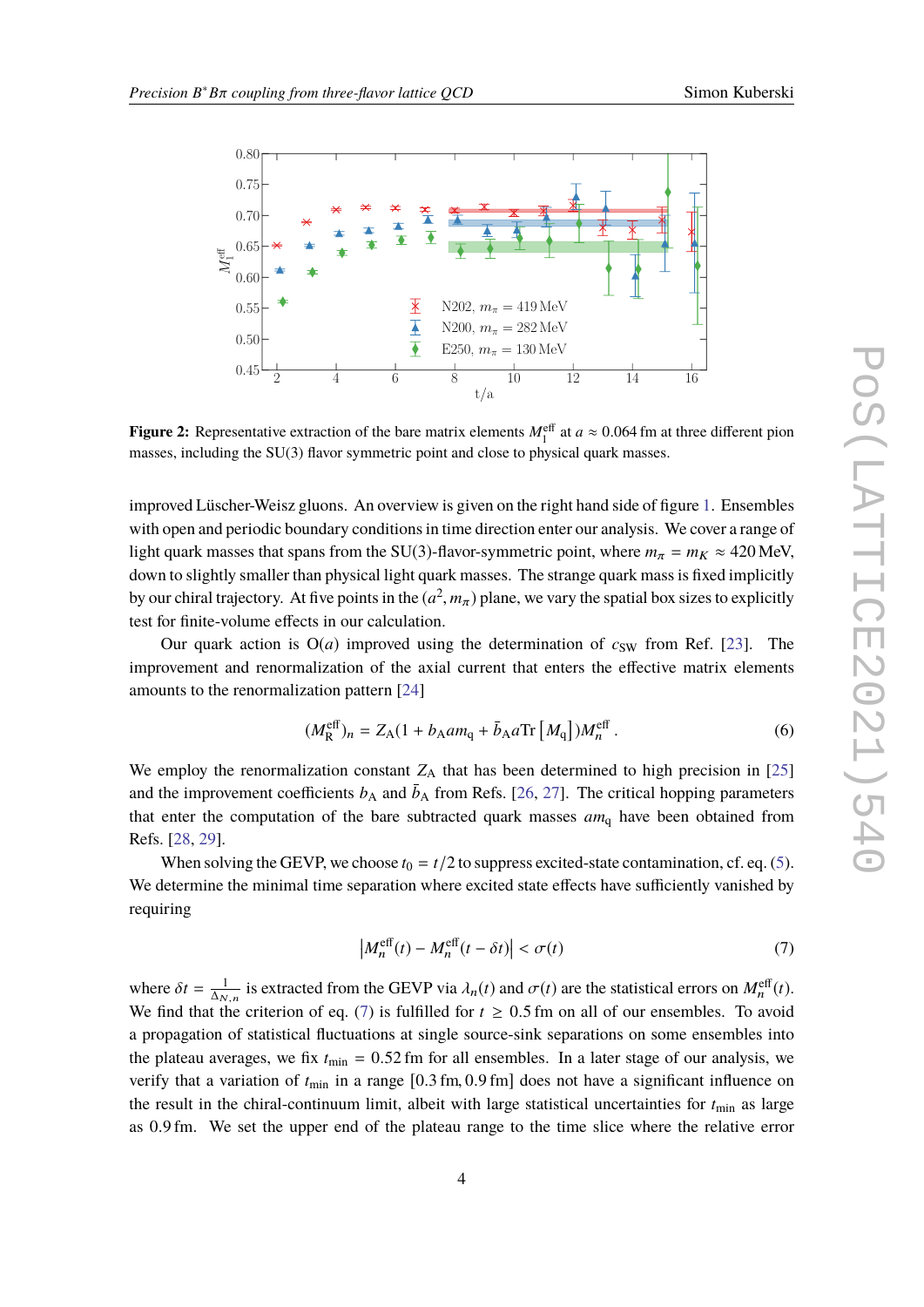on  $M_n^{\text{eff}}(t)$  exceeds 30 %, which is the case at about 1 fm for the summed GEVP across all of our ensembles. In figure [2,](#page-3-1) we illustrate plateau fits at our finest lattice spacing at three different pion masses, including the physical one. It is visible that the signal deteriorates quickly. However, we are able to identify reasonable plateaus.

#### **3. Extrapolation to the chiral-continuum limit**

To arrive at  $\hat{g}_\gamma$ , we have to extrapolate to the infinite volume, continuum and chiral limits. Our parametrization for the combined extrapolation is based on Ref. [\[30\]](#page-8-10) and reads

$$
\hat{g}_{11} = \hat{g}_{\chi} \left[ 1 - (1 + 2\hat{g}_{\chi}^{2}) y \log y + c_{1} y + c_{2} y^{2} + \dots \right] \qquad \text{chiral dependence}
$$
\n
$$
+ \hat{g}_{\chi}^{2} y F_{0}(m_{\pi} L) + y F_{1}(m_{\pi} L) + \dots \qquad \text{finite-volume effects}
$$
\n
$$
+ c_{a} a^{2} + \dots \bigg\} \qquad \text{cutoff effects},
$$
\nwith  $F_{n}(z) = O\left(e^{-z} z^{-1/2 - n}\right)$ ,

where the dependence on the pion mass is parametrized via  $y = \frac{m_{\pi}^2}{8\pi^2 f_{\pi}^2}$ . A leading logarithmic dependence on y is predicted from chiral perturbation theory and complicates the extrapolation dependence on y is predicted from chiral perturbation theory and complicates the extrapolation from larger-than-physical pion masses to the chiral limit. The exact form of the leading finitevolume effects based on chiral perturbation theory has been derived in Ref. [\[30\]](#page-8-10). Since we work with  $m_{\pi} L \geq 4$ , these effects are small: The leading  $\chi$ PT expression predicts a relative deviation of 0.5% at the symmetric point and sub per mill effects at physical pion mass for  $m<sub>\pi</sub> L = 4$ . Due to the non-perturbative  $O(a)$  improvement of action and currents, the leading cutoff effects are of  $O(a^2)$ .

We carry out a combined fit to extract  $\hat{g}_Y$  as our estimate for the (infinite-volume) LEC of  $HM<sub>X</sub>PT$ . Figure [3](#page-5-0) illustrates an exemplary fit to the renormalized effective matrix elements. We show the results at finite lattice spacing together with the fit function, evaluated at all three resolutions (colored lines), as well as the functional form in the continuum limit. Here, the statistical uncertainty is depicted by the gray band. The inclusion of a term proportional to  $y^2$  allows us to describe the data in the complete range of pion masses. Despite the inclusion of results close to physical pion masses, it is hard to constrain the chiral limit due to the presence of the logarithmic term in the extrapolation. However, for the first time, a deviation from a linear behavior in y towards the chiral limit is visible in our data. The systematic uncertainty due to the chiral extrapolation, which has to be included in our final results, will be estimated based on a variation of the functional form and cuts on the maximal pion mass.

Cutoff effects appear to be small for both static quark discretizations. Nevertheless, we are able to resolve a dependence on  $a^2$  for both actions. Our continuum extrapolations of results based on HYP1 and HYP2 actions coincide with each other and with a combined extrapolation of the two sets. The data is compatible with cutoff effects proportional to  $a<sup>2</sup>$  without a mass-dependence.

We adopt and compare different strategies for the description of finite-volume effects. Based on the ensembles with reduced box sizes, which are shown in figure [1,](#page-1-0) we are able to compare the expectation from chiral perturbation theory with our data and to include the observed deviations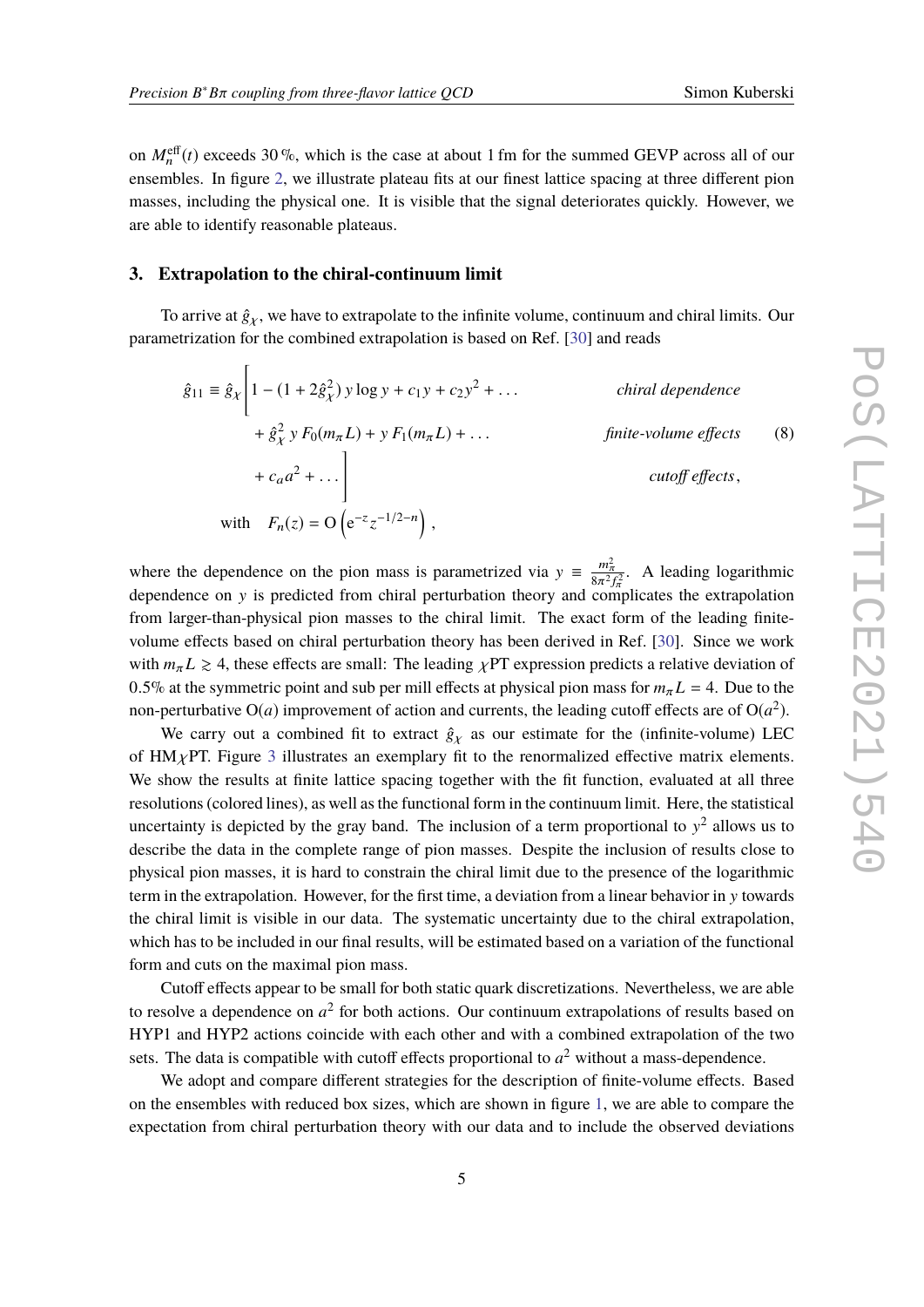<span id="page-5-0"></span>

**Figure 3:** Illustration of a preliminary combined chiral and continuum extrapolation. Results at three lattice spacings enter the fit, as indicated by different colors. The corresponding lines show the quark mass dependence at those lattice spacings, as determined by the fit. The gray band gives the uncertainty on the quark mass dependence in the continuum limit. We show results using the HYP2 action for the static quarks.

in our fits. In figure [4](#page-6-3) we illustrate the renormalized effective matrix elements as determined from plateau fits at two different pion masses and  $a \approx 0.087$  fm. Together with the data, we show the NLO prediction based on chiral perturbation theory. It is apparent that this prediction is not able to describe the deviations from the infinite-volume limit at small values of  $m<sub>\pi</sub> L$ . However, these effects appear to be small for the larger boxes. For comparison, we also show the result of a fit to the finite-volume effects, which is obtained by including the small volumes in a combined chiral-continuum-volume extrapolation. For this fit, we add a fit parameter  $c_{FV}$  to the analytical form,

$$
\hat{g}_{11}^{\text{FV}} = \hat{g}_{\chi} \left[ 1 + \hat{g}_{\chi}^2 y F_0(m_{\pi} L) + c_{\text{FV}} y F_1(m_{\pi} L) \right],\tag{9}
$$

where  $c_{\text{FV}} = 1$  in  $\chi$ PT. We are able to describe the data at small  $m_{\pi}L$  with the fit result. At large  $m_{\pi}L$ , the deviation from the  $\chi$ PT prediction is small. Consequently, the extrapolated result does not change significantly, when we switch between the two descriptions, or even neglect finite-volume effects at all.

#### **4. Conclusions**

We will be able to determine  $\hat{g}_\chi$  with much improved precision and better controlled systematics compared to existing work. We employ a number of well-established techniques, such as the use of random sources and the summed GEVP to extend the window where an extraction of matrix elements is possible without the introduction of large statistical and systematic uncertainties. The main improvement of our calculation with respect to existing work is the inclusion of a number of ensembles at pion masses below 270 MeV down to 130 MeV. This allows us to constrain the chiral extrapolation more tightly and to reduce the leading systematic uncertainty that was present in the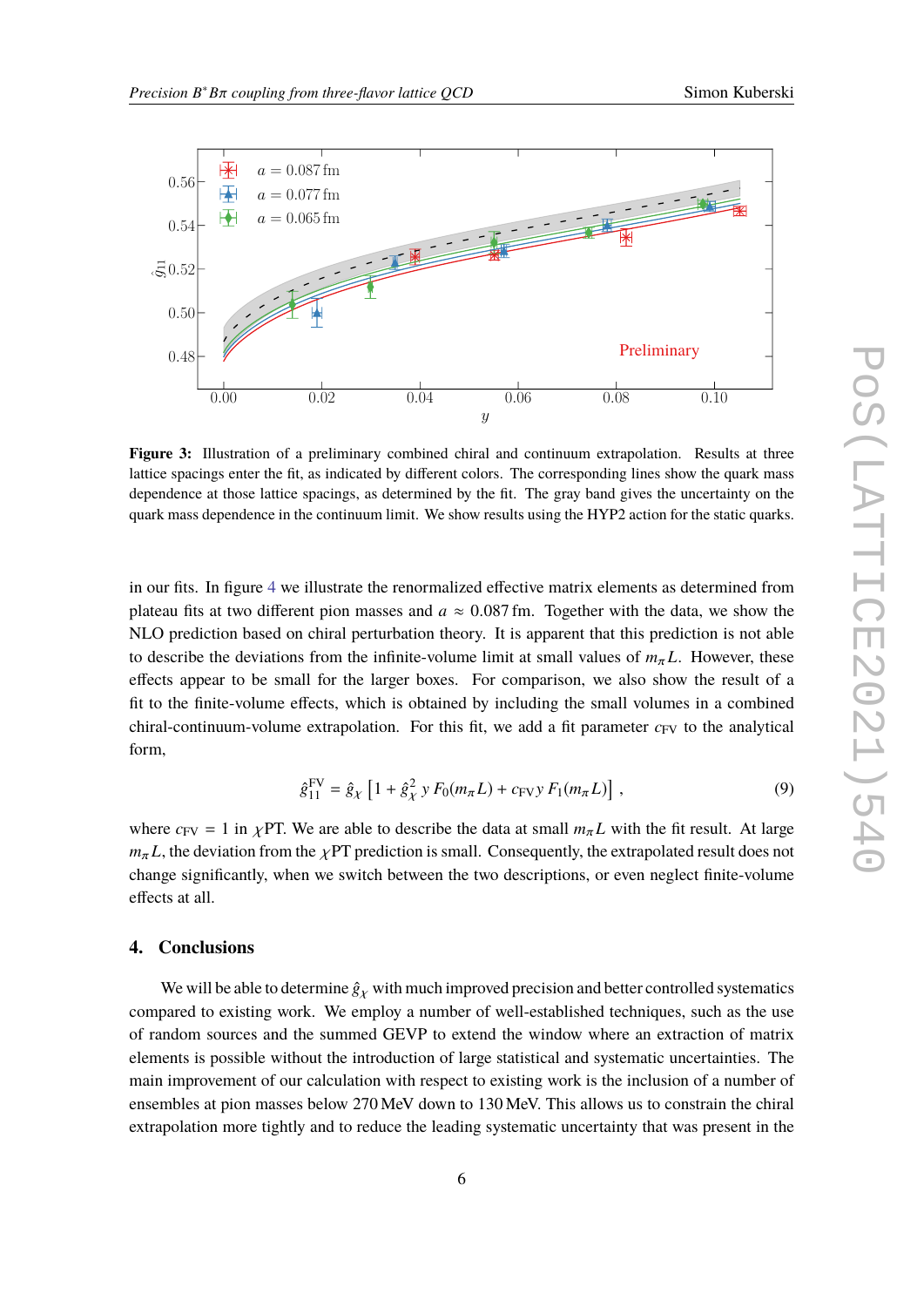<span id="page-6-3"></span>

Figure 4: Finite-volume effects for two different pion masses at the coarsest lattice spacing in our analysis. We show a comparison of fit results using a free fit parameter  $c_{FV}$  and using  $c_{FV} = 1$  in the combined chiral, continuum and finite-volume extrapolation.

so far most precise lattice calculation of Ref. [\[6\]](#page-7-11). The final assessment of the remaining systematic uncertainty is not yet finished and will be addressed in the forthcoming publication [\[31\]](#page-8-11). The knowledge of  $\hat{g}_\gamma$  will help us to perform chiral extrapolations of phenomenologically interesting quantities in the ALPHA program for *B* physics with  $2 + 1$  flavors of light quarks [\[32](#page-8-12)[–34\]](#page-8-13).

#### **Acknowledgements**

The work of JH and SK has been supported by the Deutsche Forschungsgemeinschaft (DFG) through the Research Training Group *GRK 2149: Strong and Weak Interactions – from Hadrons to Dark Matter*. This publication received funding from the Excellence Initiative of Aix-Marseille University – A\*MIDEX, a French "Investissements d'Avenir" programme, AMX-18-ACE-005. The authors gratefully acknowledge the Gauss Centre for Supercomputing e.V. ([www.gauss-centre.](www.gauss-centre.eu) [eu](www.gauss-centre.eu)) for funding this project by providing computing time on the GCS Supercomputer SuperMUC-NG at Leibniz Supercomputing Centre (<www.lrz.de>). We furthermore acknowledge the computer resources provided by the WWU IT of the University of Münster (PALMA-II HPC cluster) and by DESY Zeuthen (PAX cluster) and thank the staff of the computing centers for their support. We are grateful to our colleagues in the CLS initiative for producing the gauge field configuration ensembles used in this study.

#### **References**

- <span id="page-6-1"></span>[1] R. Casalbuoni, A. Deandrea, N. Di Bartolomeo, R. Gatto, F. Feruglio and G. Nardulli, *Phenomenology of heavy meson chiral Lagrangians*, *[Phys. Rept.](https://doi.org/10.1016/S0370-1573(96)00027-0)* **281** (1997) 145 [[hep-ph/9605342](https://arxiv.org/abs/hep-ph/9605342)].
- <span id="page-6-2"></span>[2] G.M. de Divitiis, L. Del Debbio, M. Di Pierro, J.M. Flynn, C. Michael and J. Peisa, *Towards a lattice determination of the B* <sup>∗</sup>*B*π *coupling*, *JHEP* **<sup>10</sup>** (1998) 010 [[hep-lat/9807032](https://arxiv.org/abs/hep-lat/9807032)].
- <span id="page-6-0"></span>[3] H. Ohki, H. Matsufuru and T. Onogi, *Determination of*  $B^*B\pi$  *coupling in unquenched QCD*,<br>*Plus Ray D***77** (2008) 004500 50802, 15621 *Phys. Rev. D* **77** [\(2008\) 094509](https://doi.org/10.1103/PhysRevD.77.094509) [[0802.1563](https://arxiv.org/abs/0802.1563)].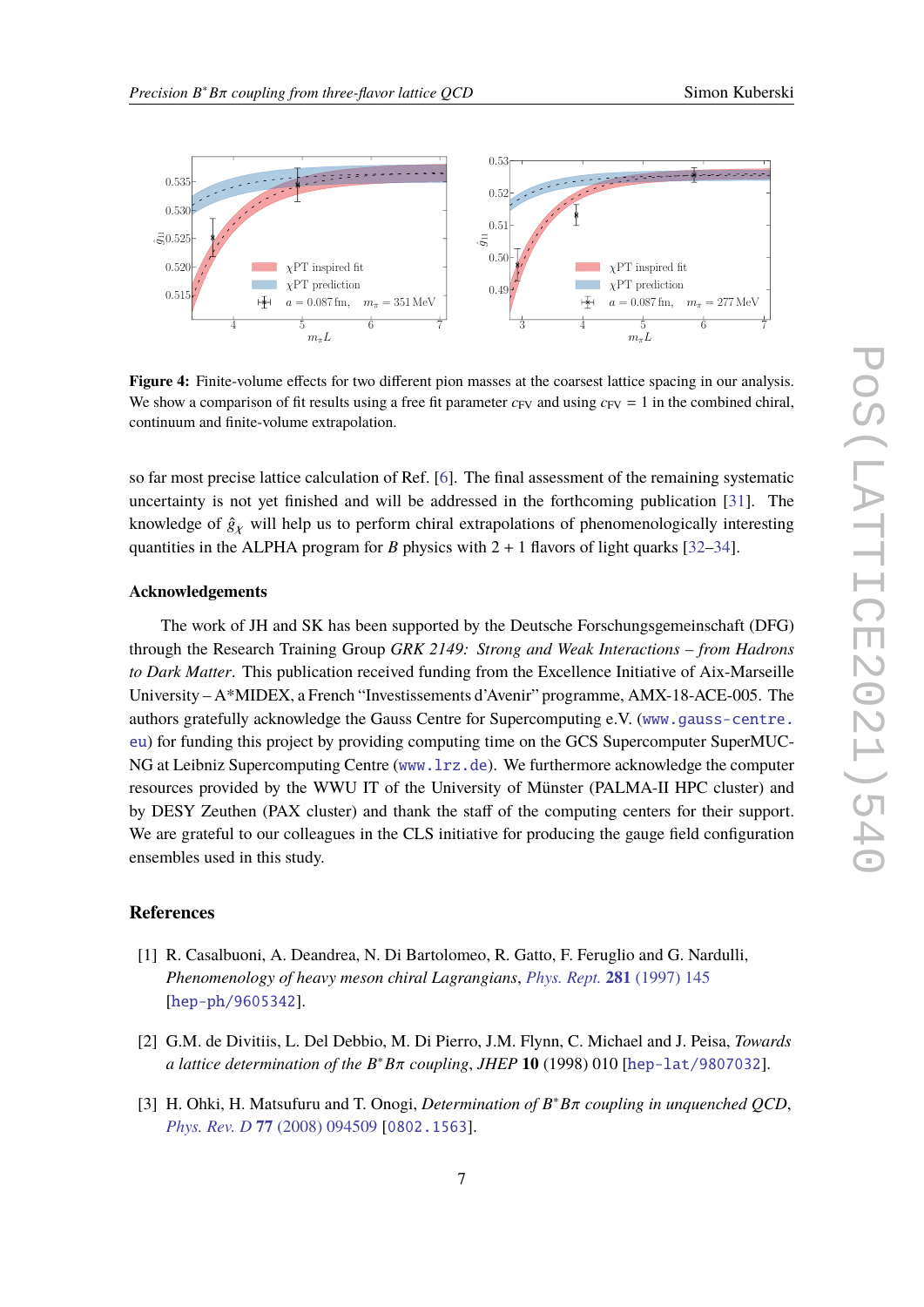- [4] D. Becirevic, B. Blossier, E. Chang and B. Haas,  $g_{B^*B\pi}$ -coupling in the static heavy quark *limit*, *[Phys. Lett. B](https://doi.org/10.1016/j.physletb.2009.07.031)* **679** (2009) 231 [[0905.3355](https://arxiv.org/abs/0905.3355)].
- [5] W. Detmold, C.J.D. Lin and S. Meinel, *Calculation of the heavy-hadron axial couplings*  $g_1$ , g<sup>2</sup> *and* g<sup>3</sup> *using lattice QCD*, *Phys. Rev. D* **85** [\(2012\) 114508](https://doi.org/10.1103/PhysRevD.85.114508) [[1203.3378](https://arxiv.org/abs/1203.3378)].
- <span id="page-7-11"></span>[6] F. Bernardoni, J. Bulava, M. Donnellan and R. Sommer, *Precision lattice QCD computation of the B* <sup>∗</sup>*B*π *coupling*, *[Phys. Lett. B](https://doi.org/10.1016/j.physletb.2014.11.051)* **<sup>740</sup>** (2015) 278 [[1404.6951](https://arxiv.org/abs/1404.6951)].
- <span id="page-7-0"></span>[7] J.M. Flynn, P. Fritzsch, T. Kawanai, C. Lehner, B. Samways, C.T. Sachrajda et al., *The B* ∗*B*π *Coupling Using Relativistic Heavy Quarks*, *Phys. Rev. D* **93** [\(2016\) 014510](https://doi.org/10.1103/PhysRevD.93.014510) [[1506.06413](https://arxiv.org/abs/1506.06413)].
- <span id="page-7-1"></span>[8] J. Bulava, M. Donnellan and R. Sommer, *On the computation of hadron-to-hadron transition matrix elements in lattice QCD*, *JHEP* **01** [\(2012\) 140](https://doi.org/10.1007/JHEP01(2012)140) [[1108.3774](https://arxiv.org/abs/1108.3774)].
- <span id="page-7-2"></span>[9] L. Maiani, G. Martinelli, M.L. Paciello and B. Taglienti, *Scalar Densities and Baryon Mass Differences in Lattice QCD with Wilson Fermions*, *[Nucl. Phys. B](https://doi.org/10.1016/0550-3213(87)90078-2)* **293** (1987) 420.
- <span id="page-7-3"></span>[10] C. Michael, *Adjoint Sources in Lattice Gauge Theory*, *[Nucl. Phys.](https://doi.org/10.1016/0550-3213(85)90297-4)* **B259** (1985) 58.
- [11] M. Lüscher and U. Wolff, *How to Calculate the Elastic Scattering Matrix in Two-dimensional Quantum Field Theories by Numerical Simulation*, *Nucl. Phys.* **B339** [\(1990\) 222.](https://doi.org/10.1016/0550-3213(90)90540-T)
- <span id="page-7-4"></span>[12] B. Blossier, M. Della Morte, G. von Hippel, T. Mendes and R. Sommer, *On the generalized eigenvalue method for energies and matrix elements in lattice field theory*, *JHEP* **04** [\(2009\)](https://doi.org/10.1088/1126-6708/2009/04/094) [094](https://doi.org/10.1088/1126-6708/2009/04/094) [[0902.1265](https://arxiv.org/abs/0902.1265)].
- <span id="page-7-5"></span>[13] S. Güsken, U. Löw, K.H. Mütter, R. Sommer, A. Patel and K. Schilling, *Nonsinglet Axial Vector Couplings of the Baryon Octet in Lattice QCD*, *Phys. Lett.* **B227** [\(1989\) 266.](https://doi.org/10.1016/S0370-2693(89)80034-6)
- [14] M. Albanese et al., *Glueball Masses and String Tension in Lattice QCD*, *[Phys. Lett. B](https://doi.org/10.1016/0370-2693(87)91160-9)* **192** [\(1987\) 163.](https://doi.org/10.1016/0370-2693(87)91160-9)
- <span id="page-7-6"></span>[15] S. Basak, I. Sato, S. Wallace, R. Edwards, D. Richards, G.T. Fleming et al., *Combining quark and link smearing to improve extended baryon operators*, *PoS* **LAT2005** [\(2006\) 076](https://doi.org/10.22323/1.020.0076) [[hep-lat/0509179](https://arxiv.org/abs/hep-lat/0509179)].
- <span id="page-7-7"></span>[16] M. Papinutto, F. Scardino and S. Schaefer, *New extended interpolating fields built from three-dimensional fermions*, *Phys. Rev. D* **98** [\(2018\) 094506](https://doi.org/10.1103/PhysRevD.98.094506) [[1807.08714](https://arxiv.org/abs/1807.08714)].
- <span id="page-7-8"></span>[17] O. Bär, *<sup>N</sup>*π*-state contamination in lattice calculations of the nucleon axial form factors*, *Phys. Rev. D* **99** [\(2019\) 054506](https://doi.org/10.1103/PhysRevD.99.054506) [[1812.09191](https://arxiv.org/abs/1812.09191)].
- <span id="page-7-9"></span>[18] R. Sommer, *Leptonic decays of B and D mesons*, *[Nucl. Phys. B Proc. Suppl.](https://doi.org/10.1016/0920-5632(95)00201-J)* **42** (1995) 186 [[hep-lat/9411024](https://arxiv.org/abs/hep-lat/9411024)].
- <span id="page-7-10"></span>[19] J. Foley, K. Jimmy Juge, A. Ó Cais, M. Peardon, S.M. Ryan and J.-I. Skullerud, *Practical all-to-all propagators for lattice QCD*, *[Comput. Phys. Commun.](https://doi.org/10.1016/j.cpc.2005.06.008)* **172** (2005) 145 [[hep-lat/0505023](https://arxiv.org/abs/hep-lat/0505023)].